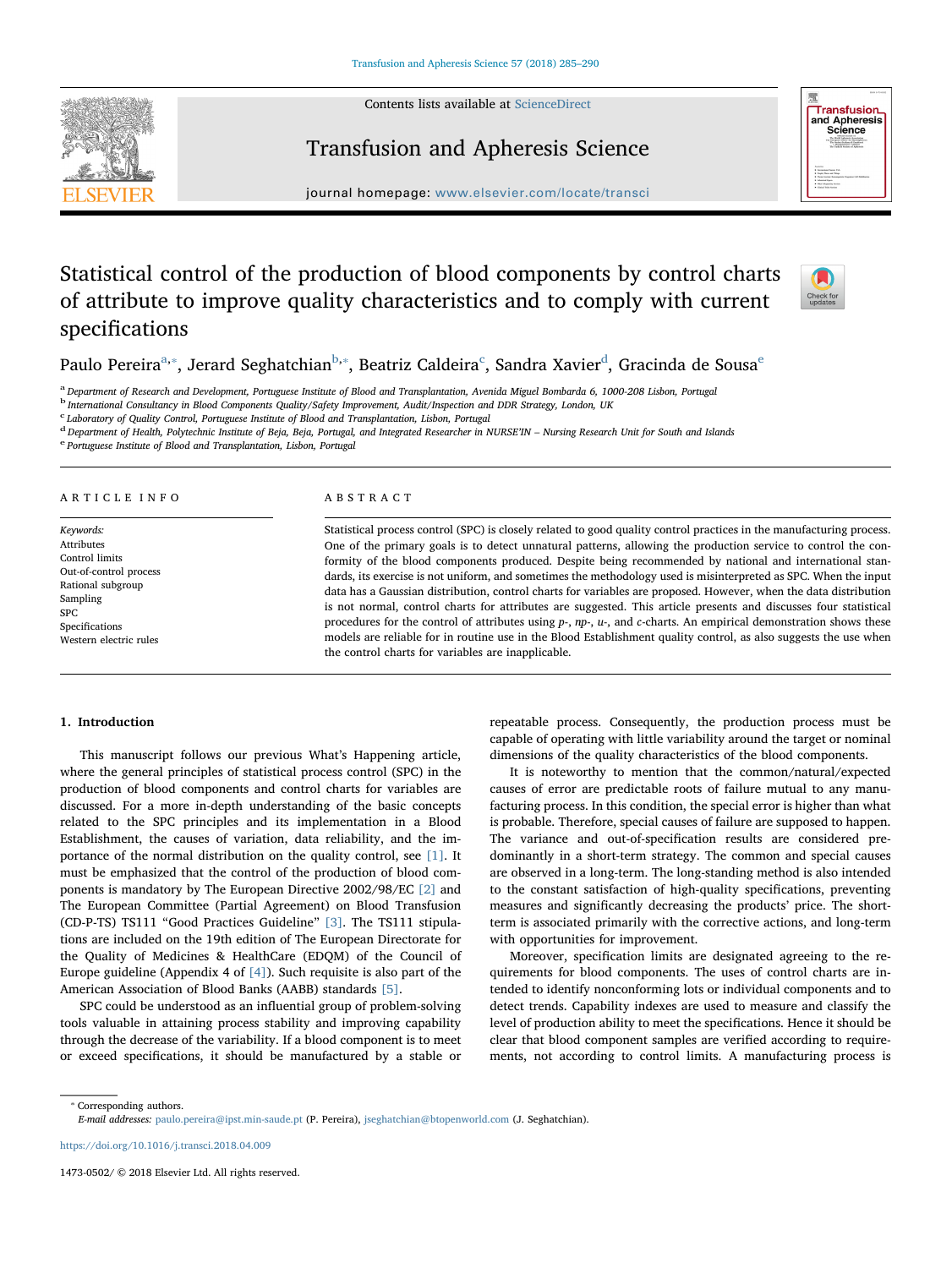classified as "world class quality" since the attribute results are "on target" with "minimum variance."

The primary choice of charts in SPC is the control charts for variables. However, since subgroups data is not normally distributed, two alternative strategies are applicable: (a) control charts for variables using normal transformed data or (b) control charts for attributes. In the situation that a characteristic/parameter to be checked cannot be suitably represented numerically, each result is inspected and classified as conforming/nondefective or nonconforming/defective to a specification. This type of characteristics is referred as attributes. For instance, the case of the parameter to be checked in platelets, apheresis, leucocytedepletedin additive solution is the residual leucocyte count. This measurand distribution is close to a negative binomial distribution (NBD) [\[6\].](#page-5-5) On this scenario, the attribute is a characteristic of the number of leucocytes according to a specification:  $< 1 \times 10^6$  or  $\geq 1 \times 10^6$  per unit, respectively, conforming or not conforming to the EDQM guideline (Component monographs Part C. Platelet components of [\[4\]](#page-5-3)). Control charts for attributes are recognized as necessary on an SPC strategy as an alternative to the charts for variables. They help to classify areas of production by priorities of improvement, they are essential to administrative processes due to its focus on defects and defective products, and because they distinguish common causes from special causes. Control charts for attributes are applied to determine if the defective product rate is stable and distinguish a deviation from stability in a production process. Several types of control charts are available according to the attributes type and sampling methods. The four main models are considered: p-, np-, u-, and c-charts.

Sampling practices suggest testing a representative lot of the manufacturing in controlled conditions consistent with good practices. The proportion is related to full produced blood components for a specified period. Therefore, an appropriate sampling method is needed. The use of inadequate sampling methods could origin biased results followed by biased decisions. It could be applied simple random, systematic, and stratified sampling models [\[7\].](#page-5-6) For a more in-depth discussion on sampling models of produced blood components, see [\[8\].](#page-5-7) See [\[9\]](#page-5-8) for further details on SPC applied to the production of blood components.

The focus of this article is the selection and implementation of suitable control charts for attributes as an SPC methodology in a Blood Establishment following current best practices. The cases are from the database of the Quality Control, Portuguese Institute of Blood and Transplantation, Portugal.

#### <span id="page-1-0"></span>2. Material and methods

#### 2.1. Control charts for attributes

The control charts for attributes require a count of a characteristic/ attribute of a parameter to be checked (input) instead of an analytical measurement. For instance, the case of the residual leucocyte count checked in platelets, apheresis, leucocyte-depleted in additive solution. The classification of attribute results is according to the state of conformity, i.e., no/yes, non-conforming/conforming. Let contemplate p-, np-, u-, and c-charts. On a brief introduction, p-charts are used to control discrete attribute data. It is intended to control defective and non-defective components in a production process. This chart plots the proportion p of the data falling into the relevant category over time using sampling with dimension not fixed.  $np$ -charts is aversion of the  $p$ -chart used to control data from a fixed subgroup, i.e., a sample with the same size. The np-chart shows the number of occurrences in a category over time rather than the proportion in the category. The actual amount in a category is determined by multiplying the samplesize  $n$  by proportion  $p$ . c-charts is close to the np-chart since both require a fixed number of samples per data point. However, differently, from the np-charts that represent the proportion data in a specific category, c-charts plots count data, i.e., the number of defects/nonconformities. Finally, the u-charts, which is a more general version of the c-chart oriented to data points

that do not come from an equal number of samples. Since the sample sizes are different, the control limits are mobile. Typically, the number of subgroups *m* is  $\geq$  25, and the number of samples *n* is usually from three to five.

#### 2.1.1. Defective products (nonconform products)

2.1.1.1. p-chart with variable sample size. The center line is equal to the average of the number of process fraction nonconforming  $p$ . The mathematical model is as follows (entry 7.2 of [\[10](#page-5-9)]):

$$
\overline{p} = \frac{\sum_{i=1}^{m} D_i}{mn} = \frac{\sum_{i=1}^{m} \hat{p}_i}{m}
$$
\n(1)

where a number of nonconforming samples *i*,  $p_i$  is the ratio of nonconforming samples *i*,  $i = 1, ..., m$ , *m* is the number of preliminary samples, and  $n$  is the number of samples of the rational subgroup.  $m$ should be no less than 20.

The control limits, the upper control limit  $UCL_{\bar{p}}$ , and the lower control limit  $LCL_{\overline{p}}$ , are computed using the following models:

$$
UCL_{\overline{p}} = \overline{p} + 3\sqrt{\frac{\overline{p}(1-\overline{p})}{n}}
$$
 (2)

where $\bar{p}$  is the average of the ratio of nonconforming samples, and *n* is the number of samples of the rational subgroup, and;

$$
LCL_{\overline{p}} = \overline{p} - 3\sqrt{\frac{\overline{p}(1-\overline{p})}{n}}
$$
\n(3)

2.1.1.2. np-chart with fixed sample size. The center line is equal to the average of the number of the defectives in sampling  $\bar{p}$ . The model derived from the Eq. [\(1\)](#page-0-6), as follows (entry 7.2 of [\[10](#page-5-9)]):

$$
n\overline{p} = \overline{p}(n) \tag{4}
$$

where $\bar{p}$  is the average of the number of process fraction nonconforming, and  $n$  is the number of samples of the rational subgroup.

The control limits, the upper control limit  $UCL_{\overline{np}}$ , and the lower control limit  $LCL_{\overline{ND}}$ , are calculated using the following models:

$$
UCL_{n\overline{p}} = n\overline{p} + 3\sqrt{n\overline{p}(1-\overline{p})}
$$
\n(5)

where $\overline{p}$  is the average of the ratio of nonconforming samples, and *n* is the number of samples of the rational subgroup, and;

$$
LCL_{n\overline{p}} = n\overline{p} - 3\sqrt{n\overline{p}(1-\overline{p})}
$$
\n(6)

#### 2.1.2. Defects (nonconformities)

2.1.2.1. u-chart with variable sample size. The u rate mathematical model is as follows (entry 7.2 of [\[10](#page-5-9)]):

$$
u = \frac{x}{n} \tag{7}
$$

where x is the number of nonconformities in a sample, and  $n$  is the number of samples of the rational subgroup.

The center line  $\overline{u}$  is equal to the average of the number of process fraction nonconforming u.

The control limits, the upper control limit  $UCL_{\bar{u}}$ , and the lower control limit  $LCL_{\bar{u}}$ , are computed using the following models:

$$
UCL_{\overline{u}} = \overline{u} + 3\sqrt{\frac{\overline{u}}{n}}
$$
 (8)

Where  $\overline{u}$  is the observed average number of nonconformities per unit in a initial set of data, and  $n$  is the number of samples of the rational subgroup, and;

$$
LCL_{\overline{u}} = \overline{u} - 3\sqrt{\frac{\overline{u}}{n}} \tag{9}
$$

2.1.2.2. c-chart with fixed sample size. The c is the number of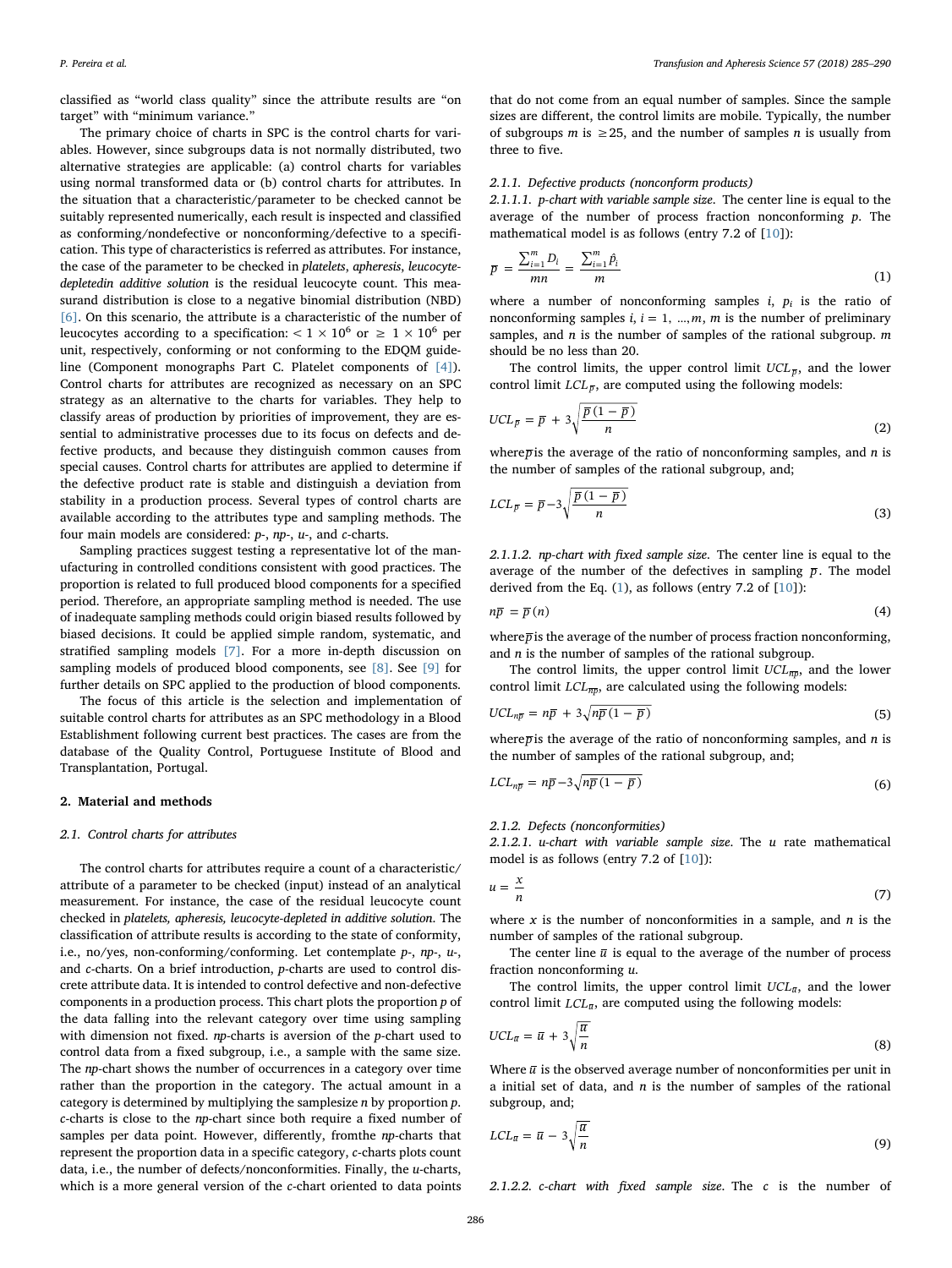nonconformities. The center line  $\bar{c}$  is equal to the average of the number of nonconformities c.

The control limits, the upper control limit  $UCL_{\bar{c}}$ , and the lower control limit  $LCL_{\bar{c}}$ , are computed using the following models:

$$
UCL_{\bar{c}} = \bar{c} + 3\sqrt{\bar{c}} \tag{10}
$$

$$
LCL_{\bar{c}} = \bar{c} - 3\sqrt{\bar{c}} \tag{11}
$$

#### 2.2. Interpreting control charts

The control limits are one of the most critical issues to a robust control chart. The control limits are regarded as trial control limits (entry 6.2.1 of [\[10\]\)](#page-5-9). Moving limits from the center line decrease the chance of type error I, i.e., reduction of the risk of a false out-of-control event (false alarm) since there is no cause. However, this moving will increase the risk of a type II error, i.e., increase the chance the there is happing a true out-of-control event, but it is undetected on the chart. Otherwise, the case the control limits are moved to be closer to the center line, the risk of type I error increases, and the risk of type II decreases. Central line  $\pm$  3s corresponds to 0.9973 or 99.73% of the population. Consequently, the probability of type I error is 0.0027 or 0.27 % according to the standard normal table. It could be understood that an incorrect out-of-control or false alarm is made in uniquely 27 out of 10,000 points. Moreover, the probability that point in-control conditions exceed the three-sigma limits in one direction is 0.00135 or 0.14%, reinforcing the need to investigate special causes. Two sets or even three sets of limits could be used. Three-sigma limits are referred as the outer limits, mentioned as action limits. The three-sigma limits are referred as Natural Process Limits, where the data arises from an undisturbed process. Any results out-of-three-sigma, i.e., out-of-control, require an investigation, and a corrective action known as out-of-control-action plan (OCAP), is taken if necessary. Two-sigma and onesigma are referred as warning limits, and they are useful to identify trends that require an action for improvement to minimize the risk of the production process to be out-of-control. The sample results from the initial subgroups are plotted to verify whether the process was in control when the initial data were reported. Points exceeding the threesigma limits are inspected. If assignable causes are identified, they are discarded, and new trial control limits are computed.

Since 1956 that the well-established Western Electric rules are used in the industry [\[11\]](#page-5-10). They are intended to recognize a sequence of unnatural patterns, increasing the sensitivity for out-of-control events when compared to the single use of the three-sigma rule. Three zones are considered in the application of these rules: A, B, and C. Zone A is between the two-sigma and the three-sigma limit, the zone B is between the two-sigma and one-sigma limit, and zone C is between the twosigma and the center line. The Western Rules criteria is applied as shown in [Table 1](#page-2-0) (first four rules). These rules differentiate the process instability including the identification of unnatural patterns by special

### <span id="page-2-0"></span>Table 1

|  |  |  |  |  | A summary of rules for Shewart control charts. |  |  |
|--|--|--|--|--|------------------------------------------------|--|--|
|--|--|--|--|--|------------------------------------------------|--|--|

| No.                      | Rule                                                                                                          |
|--------------------------|---------------------------------------------------------------------------------------------------------------|
|                          | One point out of the three-sigma control limits*                                                              |
| $\mathfrak{D}_{1}^{(1)}$ | Two of three successive points are out of two-sigma warnign limits, but<br>within three-sigma control limits* |
| 3                        | Four of five sucessive points beyond the one-sigma limits*                                                    |
| 4                        | Eight sucessive points on one side of the center line*                                                        |
| 5                        | Six sucesss points in a row progressively increasing or decreasing (trend)                                    |
| 6                        | Fifteen points in a row in zone C (both above and below the center line)                                      |
| 7                        | Fourteen points in a row discontinuous up and down                                                            |
| 8                        | Eight points in a row on both sides of the center line with none in zone C                                    |
| 9                        | An unusual or nonrandom pattern in the data                                                                   |
| 10                       | One or more points near a warning or control limit                                                            |

<span id="page-2-1"></span>

Fig. 1. p-chart for the control of the proportion of residual leucocytes in a sequence of rational subgroups with variable number of samples of platelets, apheresis, leucocyte-depleted in additive solution.

causes. [Table 1](#page-2-0) includes a summary of 10 rules to be applied according to the stability of the process. For details about the probability related to the Western Electric rules see [\[1\]](#page-5-0).

It is suggested that the OCAP specifies a complete set of the possible causes to facilitate the diagnostic of the production process. Thinking based on the Pareto principle is recommended. A history of successful OCAP should guide the staff to an easier implementation of next OCAP.

#### <span id="page-2-3"></span>3. Results

#### 3.1. p-chart with a variable sample size

Let consider the residual leucocyte count in a sampling with 30 lots with a fixed quantity of samples per sampling of platelets, apheresis, leucocyte-depletedin additive solution. It is assumed that leucocytes have a nonnormal distribution (NBD [\[6\]](#page-5-5) or log-normal distribution [\[12\]\)](#page-5-11). A daily lot is manufactured. Sampling is related to the number of blood components produced. p-chart is illustrated in [Fig. 1.](#page-2-1) See [Table 2](#page-2-2) for input data. Eq. [\(1\)](#page-0-6) determines the center line, and Eqs. [\(2\)](#page-1-0) and ([3](#page-2-3)) and the control limits of p-chart chart as follows:

$$
\overline{p} = \frac{\sum_{i=1}^{50} D_i}{117} = \frac{1}{117} = 0.0085,
$$
  
UCL <sub>$\overline{p}$</sub>  = 0.0085 + 3 $\sqrt{\frac{0.0085(1 - 0.0085)}{4}} = 0.1466$ , and; LCL <sub>$\overline{p}$</sub>  = 0 (no

ote: since *LCL*<sub> $\overline{p}$ </sub> < 0, it is assumed to be zero)

# 3.2. np-chart with a fixed sample size

The previous case is used to the np-chart shown in [Fig. 2](#page-3-0). See [Table 3](#page-3-1) for input data. Eq. ([4](#page-3-2)) determines the center line, and Eqs. (5) and (6) and the control limits of np-chart as follows:

 $n\overline{p} = 0.002667(25) = 0.033,$ 

### <span id="page-2-2"></span>Table 2

Residual leucocytes count attributes for 30 lots with a variable number of samples per rational subgroup of platelets, apheresis, leucocyte-depleted in additive solution.

| No. | n              | $D_i$        | $\hat{p}_i$  | No. | n | $D_i$        | $\hat{p}_i$  | No. | n | $D_i$              | $\hat{p}_i$ |
|-----|----------------|--------------|--------------|-----|---|--------------|--------------|-----|---|--------------------|-------------|
| 1   | 4              | $\mathbf{0}$ | $\mathbf{0}$ | 11  | 3 |              | 0.33         | 21  | 4 | $\mathbf{0}$       | $\Omega$    |
| 2   | 3              | $\mathbf 0$  | $\mathbf 0$  | 12  | 4 | $\mathbf{0}$ | $\mathbf{0}$ | 22  | 4 | $\mathbf 0$        | 0           |
| 3   | 4              | $\bf{0}$     | $\mathbf 0$  | 13  | 4 | $\mathbf{0}$ | $\mathbf 0$  | 23  | 4 | $\mathbf 0$        | $\mathbf 0$ |
| 4   | 4              | $\bf{0}$     | $\mathbf 0$  | 14  | 4 | $\mathbf{0}$ | $\mathbf 0$  | 24  | 4 | $\mathbf 0$        | 0           |
| 5   | $\overline{4}$ | $\mathbf{0}$ | $\mathbf 0$  | 15  | 4 | $\mathbf{0}$ | $\mathbf 0$  | 25  | 4 | $\mathbf{0}$       | 0           |
| 6   | 4              | $\mathbf{0}$ | $\mathbf 0$  | 16  | 4 | $\mathbf{0}$ | $\mathbf{0}$ | 26  | 3 | $\mathbf{0}$       | $\Omega$    |
| 7   | $\overline{4}$ | $\mathbf{0}$ | $\mathbf 0$  | 17  | 4 | $\mathbf{0}$ | $\mathbf{0}$ | 27  | 4 | $\mathbf{0}$       | $\Omega$    |
| 8   | 4              | $\bf{0}$     | $\mathbf 0$  | 18  | 4 | $\mathbf{0}$ | $\mathbf 0$  | 28  | 4 | $\mathbf 0$        | 0           |
| 9   | 5              | $\mathbf{0}$ | $\mathbf 0$  | 19  | 4 | $\mathbf{0}$ | $\mathbf 0$  | 29  | 3 | $\mathbf 0$        | 0           |
| 10  | $\overline{4}$ | $\mathbf{0}$ | $\mathbf{0}$ | 20  | 4 | $\mathbf{0}$ | $\mathbf{0}$ | 30  | 4 | $\mathbf{0}$       | $\Omega$    |
|     | $\sum D_i = 1$ |              |              |     |   |              |              |     |   | $\bar{p} = 0.0085$ |             |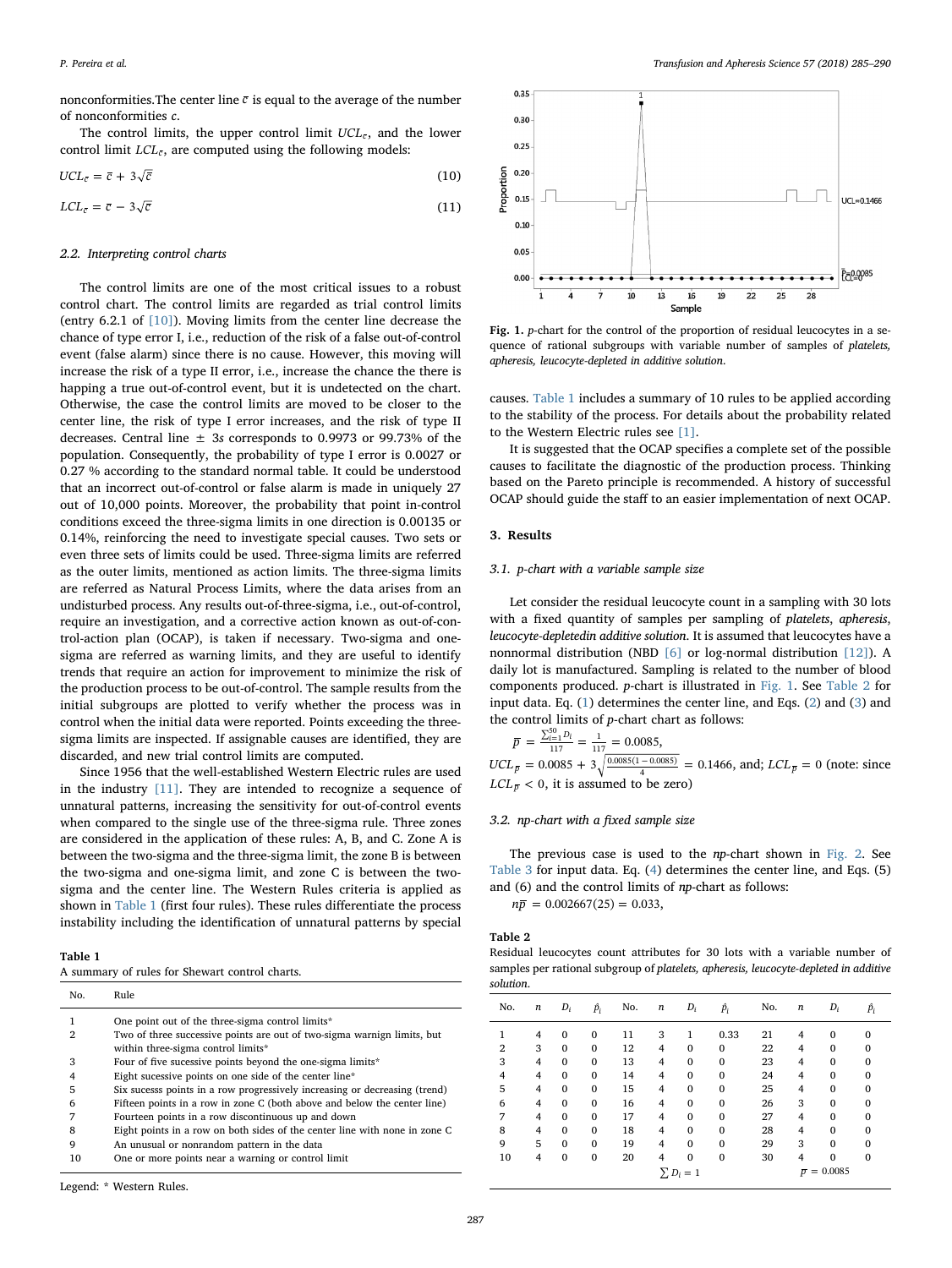<span id="page-3-0"></span>

Fig. 2. np-chart for the control of the residual leucocytes count of in a sequence of rational subgroups with fixed number of samples of platelets, apheresis, leucocyte-depleted in additive solution ( $n = 4$ ).

<span id="page-3-1"></span>Table 3

Residual leucocytes count attributes for 30 lots with a fixed number of samples per rational subgroup of platelets, apheresis, leucocyte-depleted in additive solution.

| No.            | n | $D_i$        | $\hat{p}_i$  | No. | n              | $D_i$        | $\hat{p}_i$  | No. | n              | $D_i$                              | $\hat{p}_i$ |
|----------------|---|--------------|--------------|-----|----------------|--------------|--------------|-----|----------------|------------------------------------|-------------|
| 1              | 4 | $\mathbf{0}$ | $\mathbf{0}$ | 11  | $\overline{4}$ | 1            | 0.25         | 21  | 4              | $\mathbf{0}$                       | $\Omega$    |
| $\overline{2}$ | 4 | $\mathbf{0}$ | $\mathbf{0}$ | 12  | 4              | $\mathbf{0}$ | $\mathbf{0}$ | 22  | 4              | $\mathbf 0$                        | $\Omega$    |
| 3              | 4 | $\mathbf{0}$ | $\mathbf{0}$ | 13  | 4              | $\mathbf{0}$ | $\mathbf{0}$ | 23  | 4              | 0                                  |             |
| $\overline{4}$ | 4 | $\mathbf{0}$ | $\mathbf{0}$ | 14  | $\overline{4}$ | $\mathbf{0}$ | $\mathbf{0}$ | 24  | 4              | $\mathbf{0}$                       |             |
| 5              | 4 | $\mathbf{0}$ | $\mathbf{0}$ | 15  | $\overline{4}$ | $\mathbf{0}$ | $\mathbf{0}$ | 25  | $\overline{4}$ | $\mathbf{0}$                       | $\Omega$    |
| 6              | 4 | $\mathbf{0}$ | $\mathbf{0}$ | 16  | 4              | $\mathbf{0}$ | $\mathbf{0}$ | 26  | 4              | $\mathbf{0}$                       |             |
| 7              | 4 | $\mathbf{0}$ | $\Omega$     | 17  | 4              | $\Omega$     | $\Omega$     | 27  | 4              | $\mathbf 0$                        |             |
| 8              | 4 | $\mathbf{0}$ | $\mathbf{0}$ | 18  | 4              | $\mathbf{0}$ | $\mathbf{0}$ | 28  | 4              | $\mathbf 0$                        |             |
| 9              | 4 | $\mathbf{0}$ | $\mathbf{0}$ | 19  | $\overline{4}$ | $\mathbf{0}$ | $\mathbf{0}$ | 29  | 4              | $\mathbf{0}$                       |             |
| 10             | 4 | $\mathbf{0}$ | $\mathbf{0}$ | 20  | 4              | $\mathbf{0}$ | $\mathbf{0}$ | 30  | $\overline{4}$ | $\bf{0}$                           | $\Omega$    |
| $\sum D_i = 1$ |   |              |              |     |                |              |              |     |                | $\overline{n}\overline{p} = 0.033$ |             |

 $UCL_{n\overline{p}} = 0.033 + 3\sqrt{0.033(1 - 0.0085)} = 0.579$ , and; *LCL<sub>n</sub>*<sub> $\overline{p} = 0$  (note:</sub> since  $LCL_{n\overline{p}} < 0$ , it is assumed to be zero)

#### 3.3. u-chart with a variable sample size

The previous case is used to the  $u$ -chart shown in [Fig. 3](#page-3-3). See [Table 4](#page-3-4) for input data. Eq. (7) determines the center line, and Eqs. (8) and (9) and the control limits of  $u$ -chart as follows:

 $\overline{u} = \frac{1}{23} = 0.0431$ ,  $UCL_{\overline{u}} = 0.0431 + 3\sqrt{0.0431(1 - 0.0431)} = 0.3545$ , and;  $LCL_{\bar{u}} = 0$  (note: since $LCL_{\bar{u}} < 0$ , it is assumed to be zero)

<span id="page-3-3"></span>

Fig. 3. u-chart for the control of the residual leucocytes count per blood component in a sequence of rational subgroups with fixed number of samples of platelets, apheresis, leucocyte-depleted in additive solution.

#### <span id="page-3-4"></span>Table 4

Residual leucocytes count attributes for 30 lots with a variable number of samples per rational subgroup of platelets, apheresis, leucocyte-depleted in additive solution.

| No.            | n              | $D_i$          | $\bar{u}_i$  | No. | n              | $D_i$        | $\bar{u}_i$  | No. | n | $D_i$              | $\overline{u}_i$ |
|----------------|----------------|----------------|--------------|-----|----------------|--------------|--------------|-----|---|--------------------|------------------|
| 1              | 4              | $\mathbf{0}$   | $\mathbf{0}$ | 11  | 4              | 1            | 0.25         | 21  | 4 | $\mathbf{0}$       | $\Omega$         |
| $\overline{2}$ | 3              | $\mathbf{0}$   | $\mathbf{0}$ | 12  | 3              | $\mathbf{0}$ | $\bf{0}$     | 22  | 4 | $\mathbf{0}$       | $\Omega$         |
| 3              | 4              | $\mathbf{0}$   | $\mathbf{0}$ | 13  | 4              | $\mathbf{0}$ | $\mathbf{0}$ | 23  | 6 | $\mathbf 0$        | 0                |
| $\overline{4}$ | 4              | $\overline{2}$ | 0.29         | 14  | $\overline{4}$ | $\mathbf{0}$ | $\mathbf{0}$ | 24  | 4 | $\Omega$           | $\Omega$         |
| 5              | 4              | 3              | 0.43         | 15  | $\overline{4}$ | $\mathbf{0}$ | $\mathbf{0}$ | 25  | 4 | $\Omega$           | $\Omega$         |
| 6              | 4              | $\mathbf{0}$   | $\mathbf{0}$ | 16  | $\overline{2}$ | $\mathbf{0}$ | $\mathbf{0}$ | 26  | 3 | $\Omega$           | $\Omega$         |
| 7              | 4              | $\Omega$       | $\Omega$     | 17  | 4              | $\mathbf{0}$ | $\mathbf{0}$ | 27  | 4 | $\Omega$           | $\Omega$         |
| 8              | 4              | $\mathbf{0}$   | $\mathbf{0}$ | 18  | $\overline{4}$ | $\mathbf{0}$ | $\mathbf{0}$ | 28  | 4 | $\Omega$           | $\Omega$         |
| 9              | 4              | $\mathbf{0}$   | $\mathbf{0}$ | 19  | 4              | $\mathbf{0}$ | $\mathbf{0}$ | 29  | 4 | $\Omega$           | $\Omega$         |
| 10             | 3              | $\mathbf{0}$   | $\mathbf{0}$ | 20  | 4              | $\bf{0}$     | $\mathbf{0}$ | 30  | 4 | $\mathbf 0$        | 0                |
|                | $\sum D_i = 2$ |                |              |     |                |              |              |     |   | $\bar{u} = 0.0431$ |                  |

<span id="page-3-5"></span>

Fig. 4. c-chart for the control of the count of residual leucocytes in a sequence of rational subgroups with fixed number of samples of platelets, apheresis, leucocyte-depleted in additive solution ( $n = 3$ ).

<span id="page-3-6"></span>Table 5

Residual leucocytes count attributes for 30 lots with a fixed number of samples per rational subgroup of platelets, apheresis, leucocyte-depleted in additive solution.

| No.            | n | $D_i$          | $c_i$          | No. | $\boldsymbol{n}$ | $D_i$        | $c_i$        | No. | $\boldsymbol{n}$       | $D_i$        | $c_i$    |
|----------------|---|----------------|----------------|-----|------------------|--------------|--------------|-----|------------------------|--------------|----------|
|                | 3 | $\mathbf{0}$   | $\mathbf{0}$   | 11  | 3                | 1            | 0.25         | 21  | 3                      | $\mathbf{0}$ | $\Omega$ |
| $\overline{2}$ | 3 | $\mathbf{0}$   | $\mathbf{0}$   | 12  | 3                | $\mathbf{0}$ | 0            | 22  | 3                      | $\mathbf{0}$ | 0        |
| 3              | 3 | $\mathbf{0}$   | $\mathbf{0}$   | 13  | 3                | $\mathbf{0}$ | 0            | 23  | 3                      | $\mathbf{0}$ | 0        |
| 4              | 3 | $\overline{2}$ | $\overline{2}$ | 14  | 3                | $\mathbf{0}$ | 0            | 24  | 3                      | $\Omega$     | 0        |
| 5              | 3 | 3              | 3              | 15  | 3                | $\mathbf{0}$ | 0            | 25  | 3                      | $\mathbf{0}$ | $\Omega$ |
| 6              | 3 | 0              | $\mathbf{0}$   | 16  | 3                | $\mathbf{0}$ | 0            | 26  | 3                      | $\mathbf{0}$ | 0        |
| 7              | 3 | $\mathbf{0}$   | $\mathbf{0}$   | 17  | 3                | $\mathbf{0}$ | 0            | 27  | 3                      | $\mathbf{0}$ | 0        |
| 8              | 3 | $\mathbf{0}$   | $\mathbf{0}$   | 18  | 3                | $\mathbf{0}$ | $\mathbf{0}$ | 28  | 3                      | $\Omega$     | $\Omega$ |
| 9              | 3 | $\mathbf{0}$   | $\mathbf{0}$   | 19  | 3                | $\mathbf{0}$ | $\mathbf{0}$ | 29  | 3                      | $\mathbf{0}$ | $\Omega$ |
| 10             | 3 | $\bf{0}$       | $\mathbf{0}$   | 20  | 3                | $\bf{0}$     | 0            | 30  | 3                      | $\mathbf 0$  | 0        |
| $\sum D_i = 2$ |   |                |                |     |                  |              |              |     | $\overline{c} = 0.167$ |              |          |

#### 3.4. c-chart with a fixed sample size

The previous case is used to the c-charts shown in [Fig. 4.](#page-3-5) See [Table 5](#page-3-6) for input data. Eqs. (10) and (11) determine the control limits of c-chart as follows:

 $\bar{c} = \frac{5}{30} = 0.167$ ,  $UCL_{\bar{p}} = 0.167 + 3\sqrt{\frac{0.167(1 - 0.167)}{4}} = 1.391$ , and;  $LCL<sub>\bar{c}</sub> = 0$  (note: since  $LCL<sub>\bar{c}</sub> < 0$ , it is assumed to be zero)

All the charts and calculus are computed with Minitab® (Minitab Inc., State College, Pennsylvania, US) software [[13\]](#page-5-12).

# <span id="page-3-2"></span>4. Discussion

For the interpretation of the charts Western Electric rules are applied. Therefore, the p-and np-charts display one out-of-control result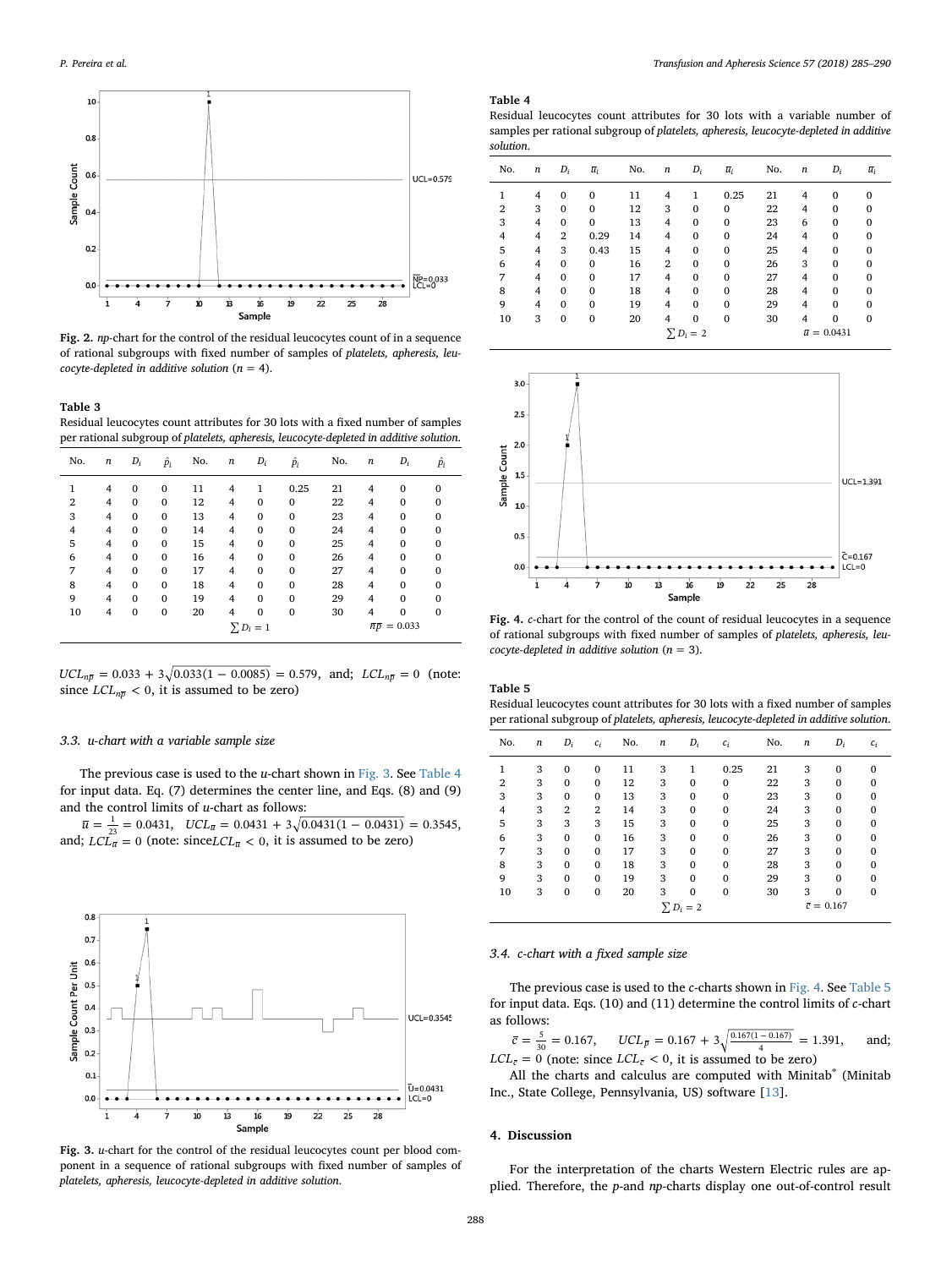<span id="page-4-0"></span>

Fig. 5. Selection of the type of chart for attributes.

(lot no. 11). A special cause is detected after an investigation. A whole blood centrifuge is defective. Therefore, an OCAP in the manufacturing process is required. The equipment is out-of-service waiting for successful maintenance. On the next lots, the error is tolerable, for what the OCAP is classified as successful. On the second data set, the  $u$ - and  $c$ charts detected an alarm in the lots no. 4 and 5. A special cause is identified. A lack of skills by one new technician is recognized. OCAP is applied and is classified as successful after lot no. 6.

The robustness of control decision is not related only to the statistical model, but could also be associated with the data distribution and outliers. Anytime the distribution should be verified; we suggest the D'Agostino K-squared test [\[14\]](#page-5-13) for the examination of the underlying distribution of a random variable normally distributed. See [\[1\]](#page-5-0) for details on its application to blood components data. Moreover, the decision reliability is also dependent on the trueness of the data. On this perspective, another main concern is to input outliers [\[15\]](#page-5-14) to the attributes computations. Consequently, the staff should implement a method to assure the detection and correction/deletion of outliers. A particular outlier could cause a false attribute (biased attribute). As a good practice, it is suggested the use of statistical tests such as the Grubbs test [\[16\]](#page-5-15), the Generalized Extreme Studentized Deviate (ESD) test [\[17\],](#page-5-16) or the Tukey test [\[18\]](#page-5-17) if it is suspected more than one outlier. Alternatively to a statistical verification, the use of a pair of analysts to review the input data is strongly advised. For further details on the application of these tools to the control of blood components see [\[1\]](#page-5-0).

Furthermore, common causes of variation such as the biological variation should also be clearly understood to recognize performance characteristics of specific productions. Blood components manufacturing process  $f(x)$  has a repeatable value making a sequence of activities transforming inputs  $x$  into reproducible outputs  $y$ . The outcome is permanently influenced by a variation, including common causes of variation ("background noise"). Since what is processed is human blood components, there is always the influence of the biological variation to the testing parameters, such as the number of leucocytes. It could be interpreted as a significant variation component that cannot be corrected (a common cause of variation) and should be considered on the discussions when the production process has a systematic low capability index in stable conditions [\[19\]](#page-5-18). Note that the biological variation is not common in most of the industry where the full critical production variables are controlled. The biological variation is associated with inter-individual (between-subject) and intra-individual (within-subject) sources [\[20\]](#page-5-19). Other common causes arise from people, environment, methods, materials, measures, and equipment in controlled conditions. Variability larger than the "background noise," regularly signifies an intolerable level of process performance. The associated sources of variability are referred as "assignable causes of variation." A process that is operating in the presence of assignable causes is said to be an "out-of-control process." Reducing the common causes of variation is a challenge that should be understood as possible, but it can never be removed.

Root-cause analysis, correction, and CAPA are applicable (entry 10.2 of [\[21\]\)](#page-5-20) to identify and correct special causes. The most complicated processes require increased effort to determine the root-cause for exceptional causes. The consistency of the production and waste on the budget could occur in the cases a special cause is not detected or if there is a false rejection of lots due to false alarms, respectively.

The attributes charts are designated to reduce the process fallout. They add value to the evaluation of multiple step processes, and they are an alternative when variables are unmeasurable. Their role is also significant to perform a historical synopsis of the manufacturing process. Additionally, they have advantages, such as the low-priced cost of inspection due to requiring a smaller number of samples and because it is a simpler method compared to the control for variables. Despite the control for attributes to be intended to enhance the processes continuously, it is less effective than control for variables to decrease the variance, to control and report the stability of the operations, to followup the methods, to determine the procedure performance, and to identify non-conformities about lot specifications at an early stage. Control charts for attributes are not so advantageous to locate the special causes due to be uniquely acknowledged the number or ratio of results rejected in sampling. Likewise, the risk of accepting non-conforming products is substantially higher. It is due to the fact that some rules are regularly verified in a high number of samples for which the control is sometimes retrospective. [Fig. 5](#page-4-0) displays a diagram to select the chart per type. Note that the use of the control charts should be a compliment on an SPC strategy by the other six statistical tools of the "magnificent seven" whenever appropriate: (1) histogram or stem-andleaf plot; (2) check sheet; (3). Pareto chart; (4) cause-and-effect diagram; (5) defect concentration diagram, and; (6) scatter diagram. These problem-solving tools should be recognized throughout the production and quality control services. Its application able the Blood Establishment to identify also opportunities for improvement and to assist in reducing the variability, eliminating waste, and improving the production process complementing cycles such as DMAIC (an acronym for Define, Measure, Analyze, Improve and Control) on a Six Sigma manufacturing policy [\[22](#page-5-21)].

In short, this article demonstrates that the implementation of control charts for attributes is an essential tool to control the production as part of an SPC strategy. The theory and cases presented are intended to support the laboratorian to understand the essential principles of these type of charts based on real examples. Nevertheless, the efficient application of the control charts for attributes depends on the competences of the personnel. Our Blood Establishment experience recommends as a first step to receive the support of a consultant and in a